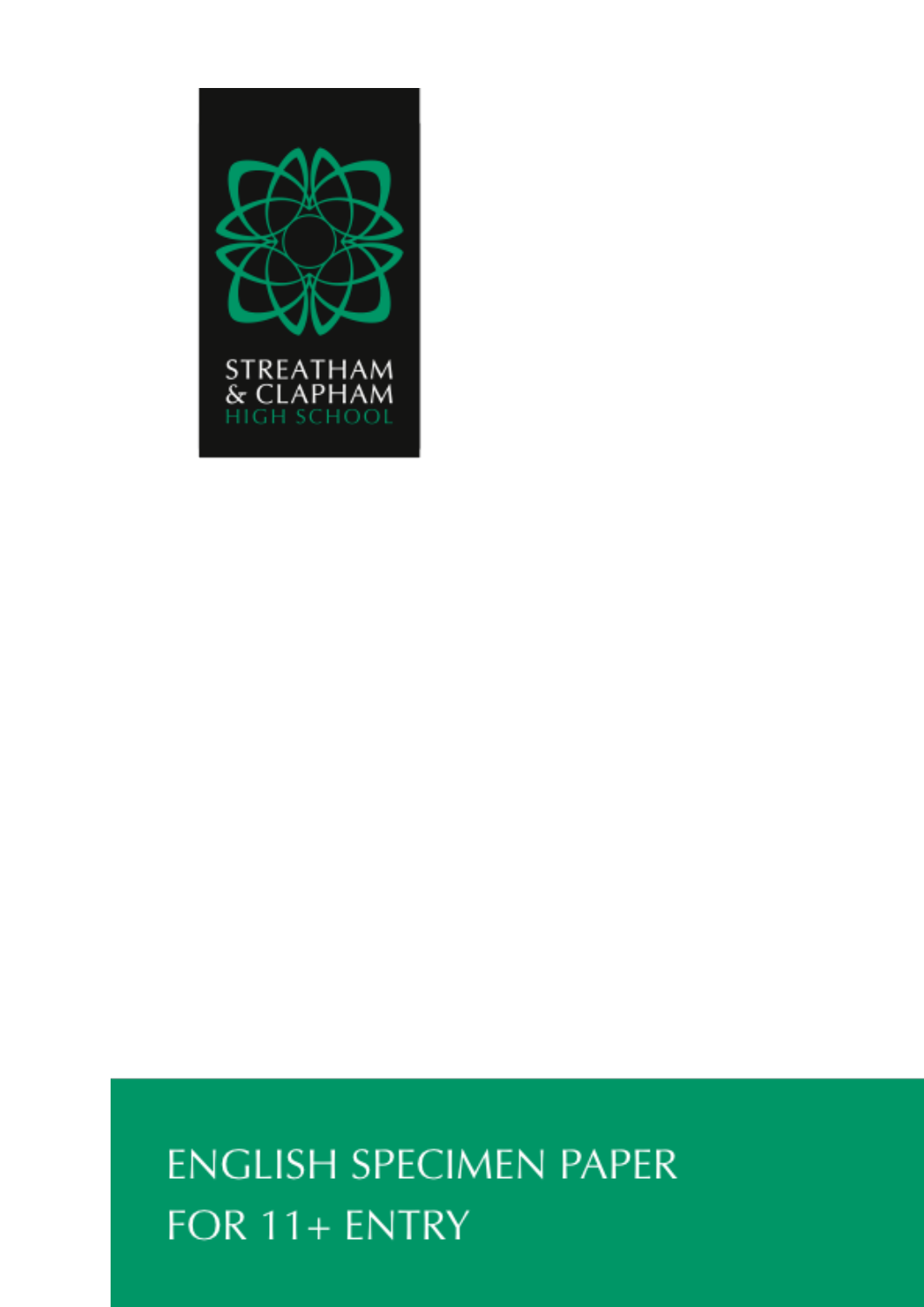|--|--|

## **ENGLISH**

**Time:** 1 <sup>1</sup>/4 **hours** Specimen paper

### **THE PAPER CONSISTS OF THREE SECTIONS**

**SECTION A : Reading & Comprehension (35 marks)**

**SECTION B : Writing (35 marks)**

**SECTION C : Précis Paper (30 marks)**

- You must answer **all three** sections.
- Spend **5** minutes reading the passage in Section A.
- Spend **30** minutes answering the questions in Section A.
- Spend **25** minutes on Section B.
- Spend **15** minutes on Section C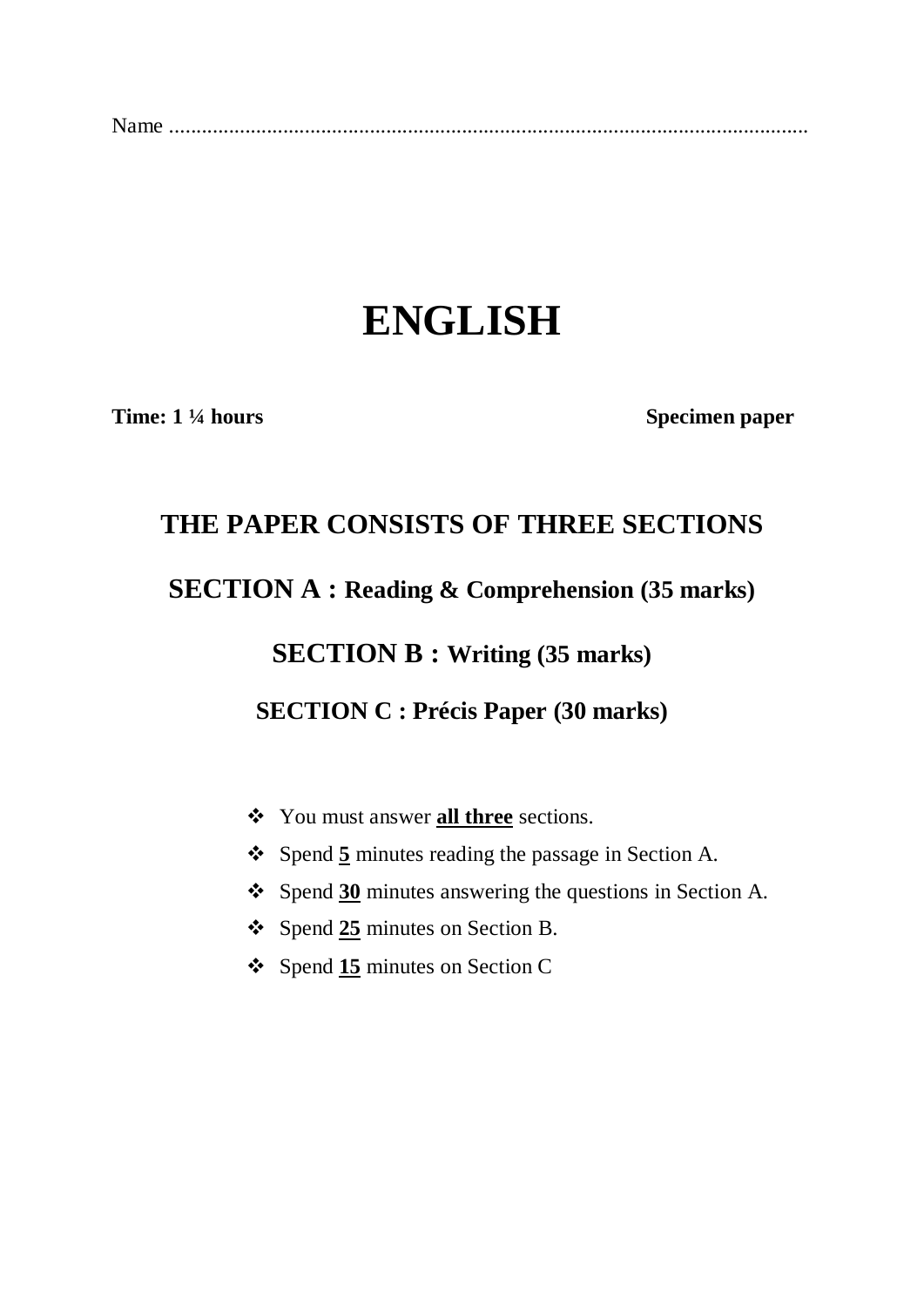#### SECTION A – Reading & Comprehension (35 marks)

Read the passage that follows and then write your answers on this question paper. Answer all the questions in this section.

#### Extract from *Silas Marner* by George Eliot.

A few weeks ago, Silas Marner, a poor, old man, had his savings stolen. Night after night, he looks out of his back door hoping to discover that somehow his gold coins have been returned to him. The passage begins just after he goes back into his cottage.

Turning towards the hearth, where the two logs had fallen apart, and sent forth only a red uncertain glimmer, he seated himself on his fireside chair, and was stooping to push his logs together, when, to his blurred vision, it seemed as if there were gold on the floor in front of the hearth. Gold! - his own gold brought back to him as mysteriously as it had been taken away! He felt his heart begin to beat violently, and for a few moments he was unable to stretch out his hand and grasp the restored treasure. The heap of gold seemed to glow and get larger beneath his agitated gaze. He leaned forward at last, and stretched forth his hand; but instead of the hard coin with the familiar resisting outline, his fingers encountered soft warm curls. In utter amazement, Silas fell on his knees and bent his head low to examine the marvel: it was a sleeping child - a round, fair thing, with soft yellow rings all over its head. Could this be his little sister come back to him in a dream – his little sister whom he had carried about in his arms for a year before she died, when he was a small boy without shoes or stockings? That was the first thought that darted across Silas's blank wonderment. Was it a dream? He rose to his feet again, pushed his logs together, and, throwing on some dried leaves and 5 10 15 20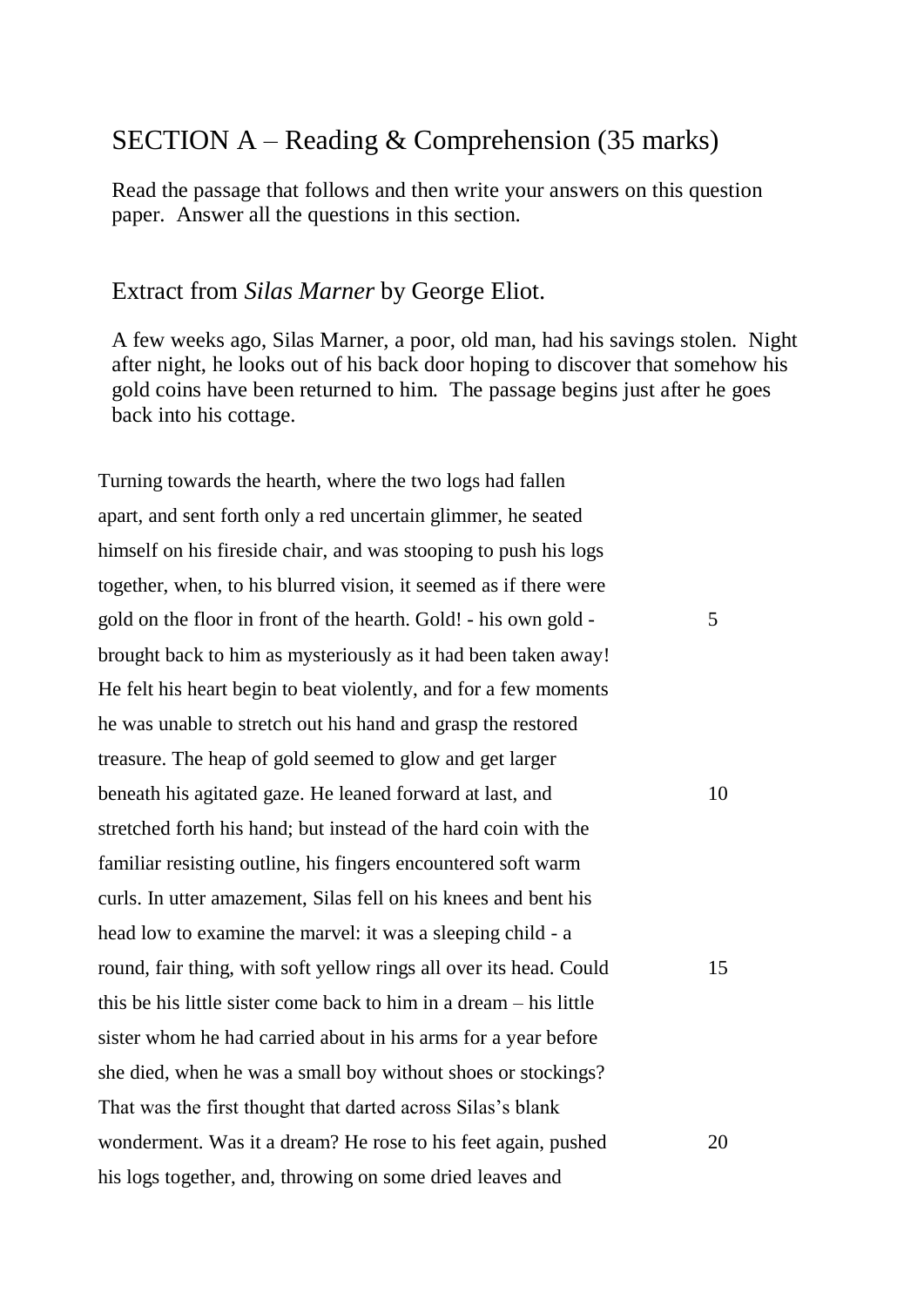sticks, raised a flame; but the flame did not disperse the vision – it only lit up more distinctly the little round form of the child, and its shabby clothing.

25

30

35

#### $[\ldots]$

 $[\ldots]$ 

But there was a cry on the hearth: the child had awaked, and Marner stooped to lift it on his knee. It clung round his neck, and burst louder and louder into that mingling of inarticulate cries with "mammy" by which little children express the bewilderment of waking. Silas pressed it to him, and almost unconsciously uttered sounds of hushing tenderness, while he bethought himself that some of his porridge, which had got cool by the dying fire, would do to feed the child with if it were only warmed up a little.

#### He had plenty to do through the next hour. The porridge, sweetened with some dry brown sugar from an old store which he had refrained from using for himself, stopped the cries of the little one, and made her lift her blue eyes with a wide quiet gaze at Silas, as he put the spoon into her mouth. Presently she slipped from his knee and began to toddle about, but with a pretty stagger that made Silas jump up and follow her lest she should fall against anything that would hurt her. But she only fell in a sitting posture on the ground, and began to pull at her boots, looking up at him with a crying face as if the boots hurt her. He took her on his knee again, but it was some time before it occurred to Silas's dull bachelor mind that the wet boots were the grievance, pressing on her warm ankles. He got them off with difficulty, and baby was at once happily occupied with the primary mystery of her own toes, inviting Silas, with much chuckling, to consider the mystery too. 40 45 50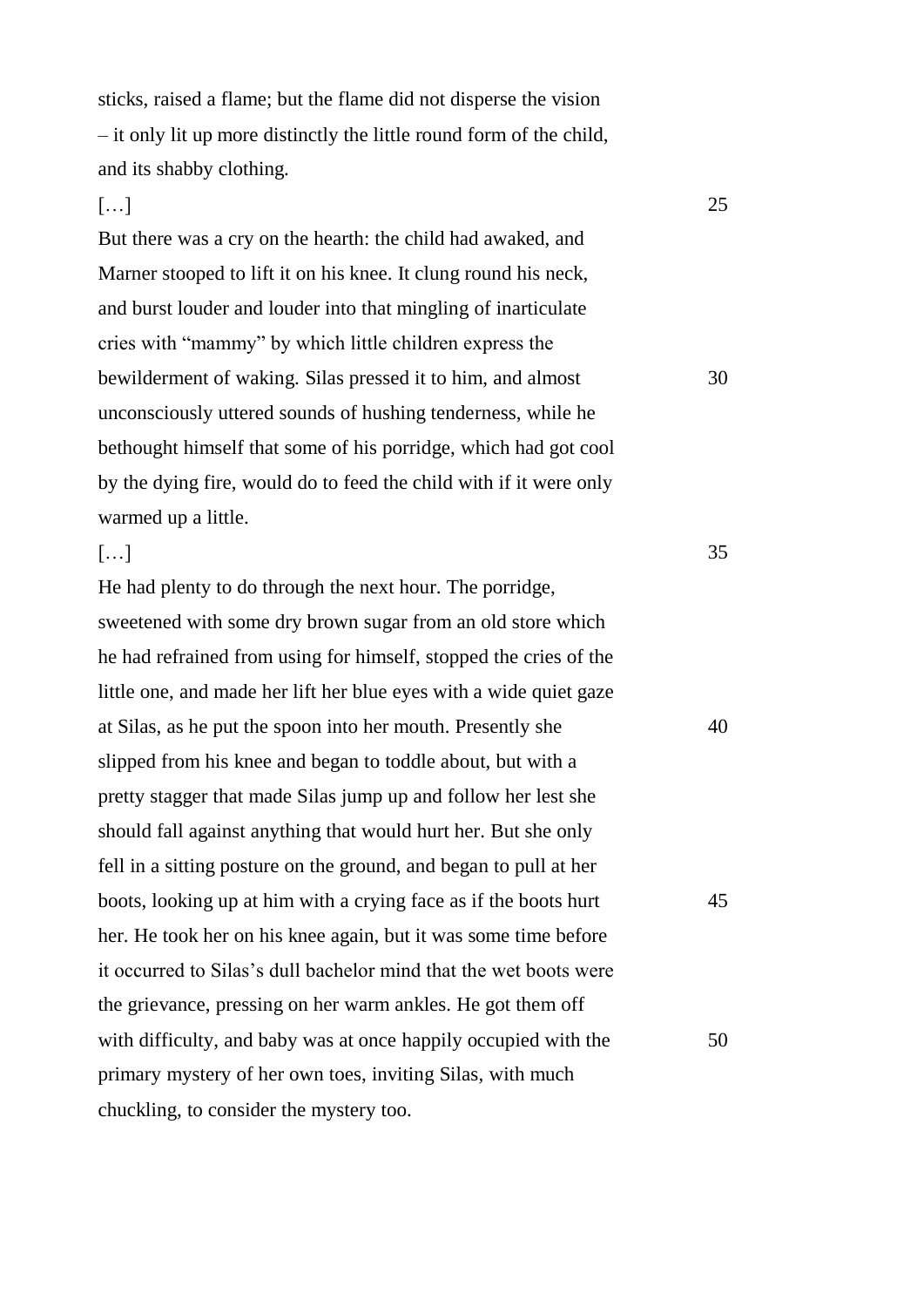| Put the following sentences in the order in which they occur in the passage: |  |
|------------------------------------------------------------------------------|--|
| (Number 1 has been done for you)                                             |  |
| The child wakes up                                                           |  |

| Silas Marner thinks he is dreaming             |   |
|------------------------------------------------|---|
| Silas looks after the girl                     |   |
| Silas Marner finds something                   | 1 |
| Silas Marner realises that it is a little girl |   |

(4 marks)

2. Explain the following words as used in the passage:

| blurred (line 4) $\ldots$ $\ldots$ $\ldots$ $\ldots$ $\ldots$ $\ldots$ $\ldots$ $\ldots$ $\ldots$ $\ldots$ $\ldots$ $\ldots$ $\ldots$ |  |
|---------------------------------------------------------------------------------------------------------------------------------------|--|
|                                                                                                                                       |  |
|                                                                                                                                       |  |
|                                                                                                                                       |  |
|                                                                                                                                       |  |
| $(5 \text{ marks})$                                                                                                                   |  |

3. Re-read the beginning of the passage up to line 14. Why does Silas Marner think that his gold has 'been brought back mysteriously to him'?

.......................................................................................................................................................... .......................................................................................................................................................... …………………………………………………………………………………………………….. .........................................................................................................................................................

(4 marks)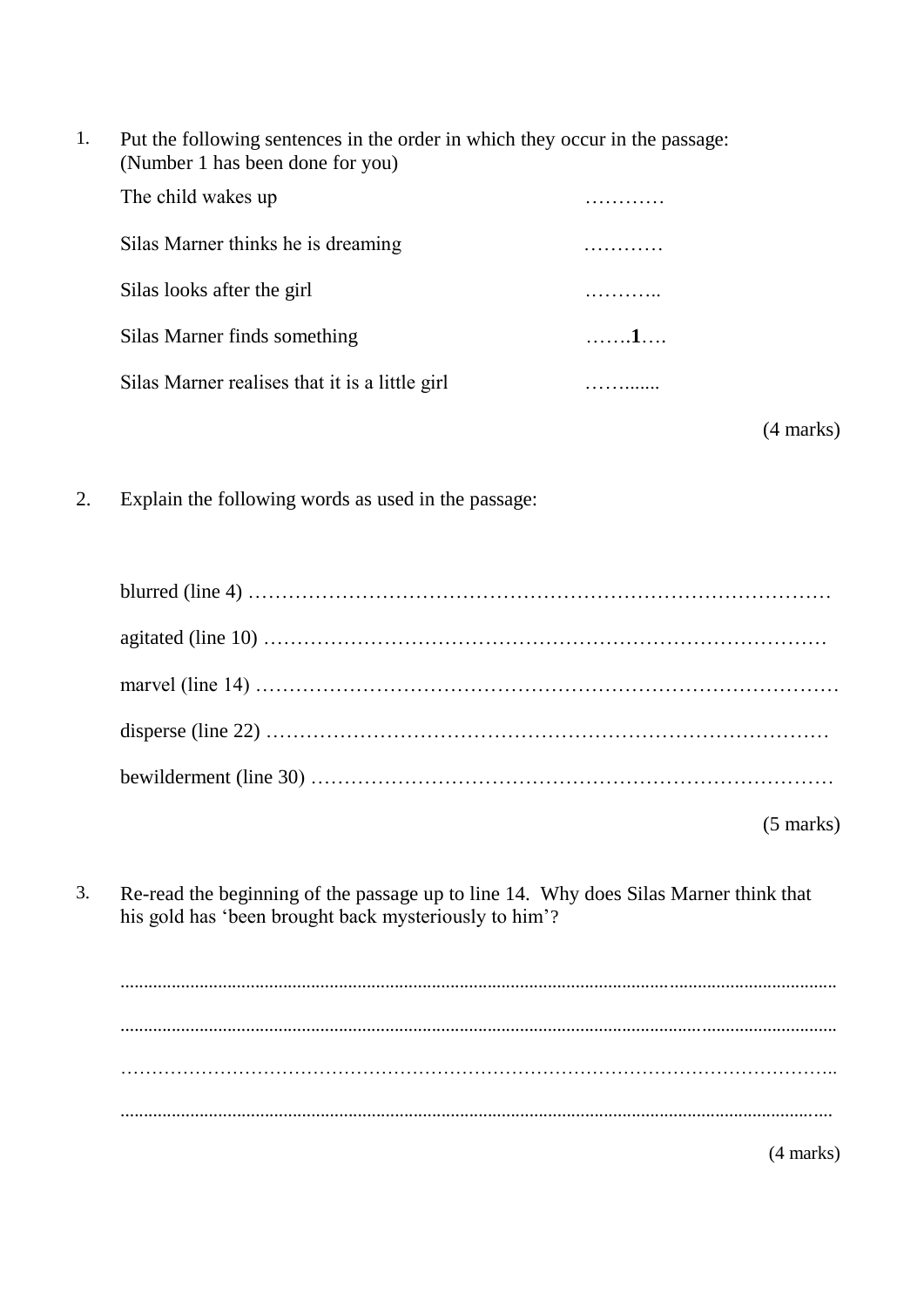$\overline{4}$ . Look at lines 5-10. How does the reader know that Silas Marner is excited by what he finds?  $(3 \text{ marks})$ 5. Look again at lines 15-18. Who does Silas Marner think the child is at first?  $(2 \text{ marks})$ Look again at lines 40-52. Explain in your own words what is meant by 'the primary 6. mystery of her own toes'.  $(2 \text{ marks})$ Look carefully at lines 32-50. Describe your impression of Silas Marner. Write as fully  $7.$ as you can, and support your answer with reference to words and phrases in the extract.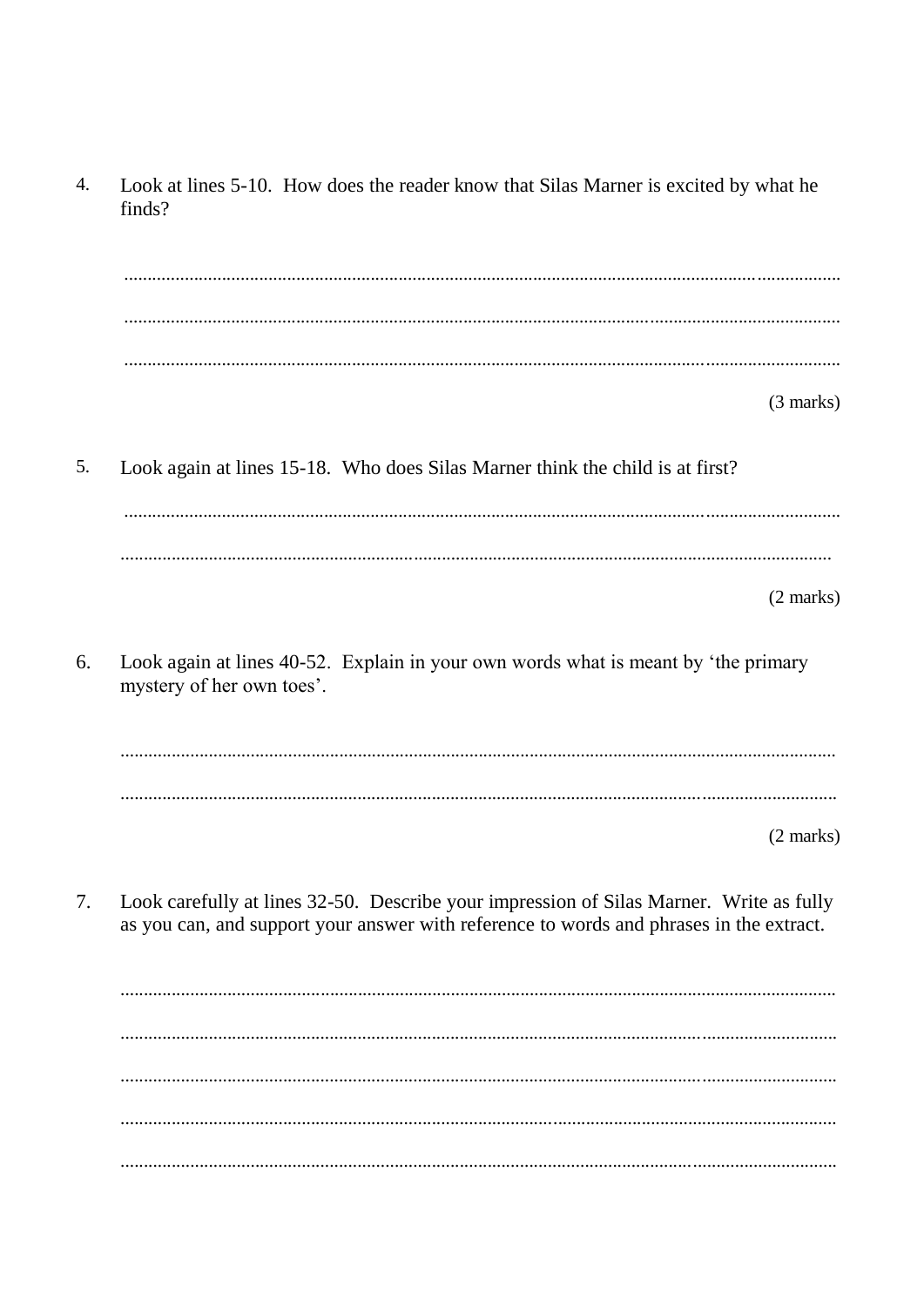(5 marks)

*Please Turn Over*

8. What parts of speech **as used by the writer in the passage** are the following words? The first one has been done for you.

| shabby         |         |             |             |
|----------------|---------|-------------|-------------|
| Noun           | verb    | adjective   | preposition |
| Adverb         | pronoun | conjunction |             |
| <u>stagger</u> |         |             |             |
| Noun           | verb    | adjective   | preposition |
| Adverb         | pronoun | conjunction |             |
| vision         |         |             |             |
| Noun           | verb    | adjective   | preposition |
| Adverb         | pronoun | conjunction |             |
| violently      |         |             |             |
| Noun           | verb    | adjective   | preposition |
| Adverb         | pronoun | conjunction |             |
| restored       |         |             |             |
| Noun           | verb    | adjective   | preposition |
| Adverb         | pronoun | conjunction |             |

(4 marks)

9. Continue this story in your own words. Think about the language used and try to continue in the same style.

…………………………………………………………………………………………………… …………………………………………………………………………………………………… ……………………………………………………………………………………………………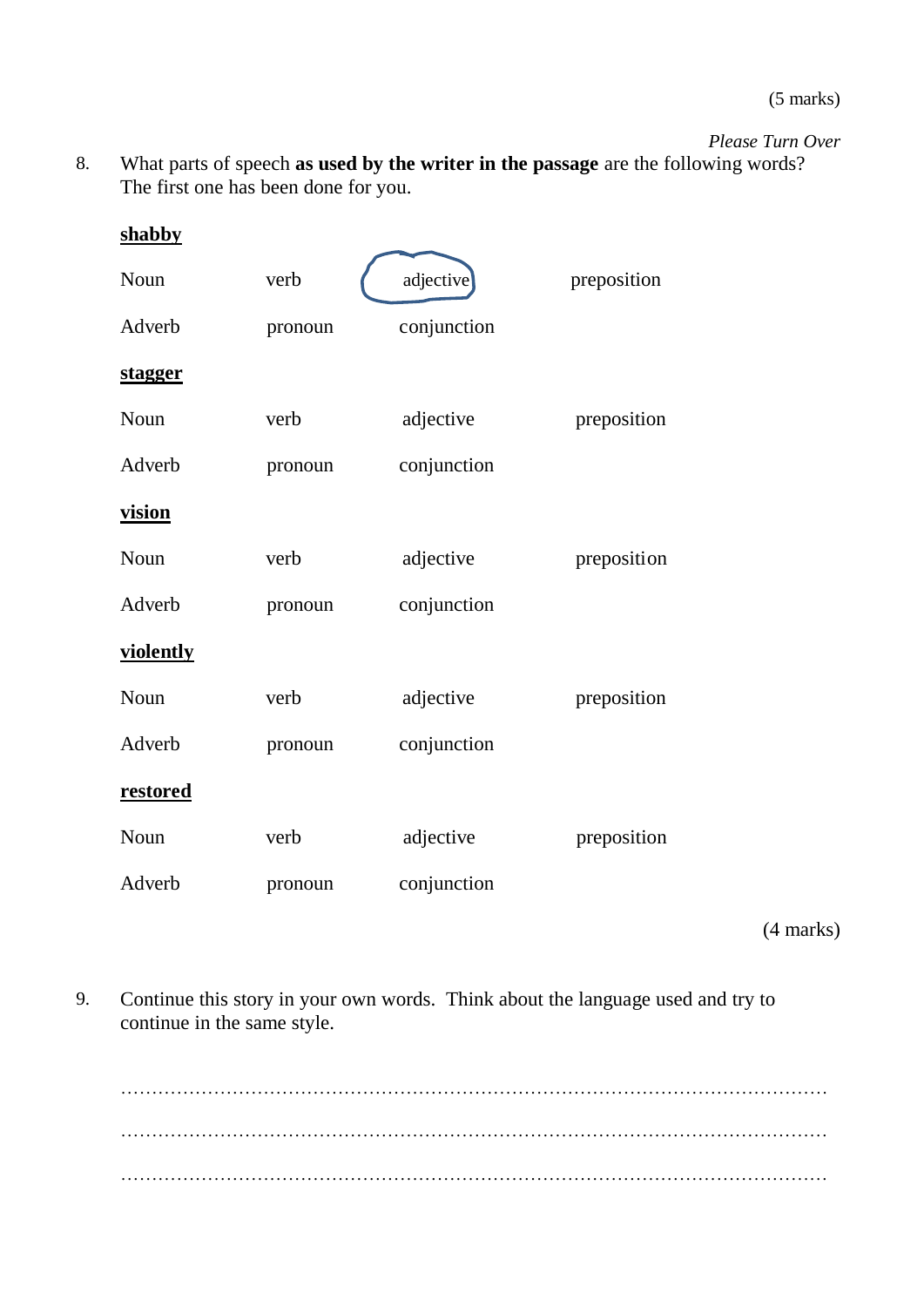$(6 \text{ marks})$ 

## END OF SECTION A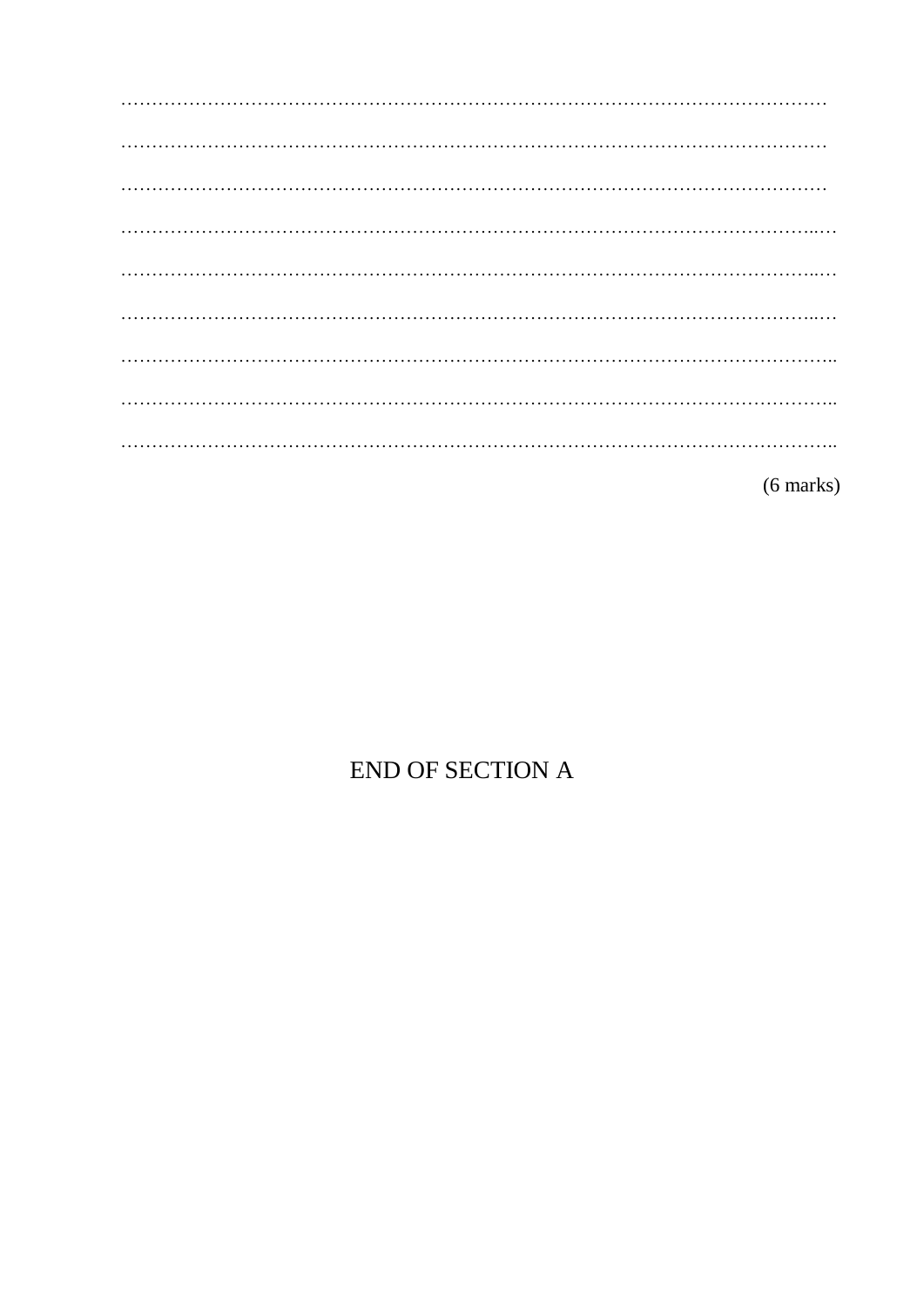## **SECTION B – Writing (35 marks) 25 minutes**

Take care in choosing and planning your response.

The quality of your writing is more important than its length.

You should choose **ONE** of the following questions to answer.

- 1. Write about a time either when you lost or found something.
- 2. Write the opening of a short story with the title, 'The Mysterious Little Girl'.
- 3. Write about getting lost. Use your imagination.
- 4. 'It is dangerous for children to play outside'. Argue for or against this statement.
- 5. Have you ever read a book that surprised you? Write a review for the book aimed at children of your own age.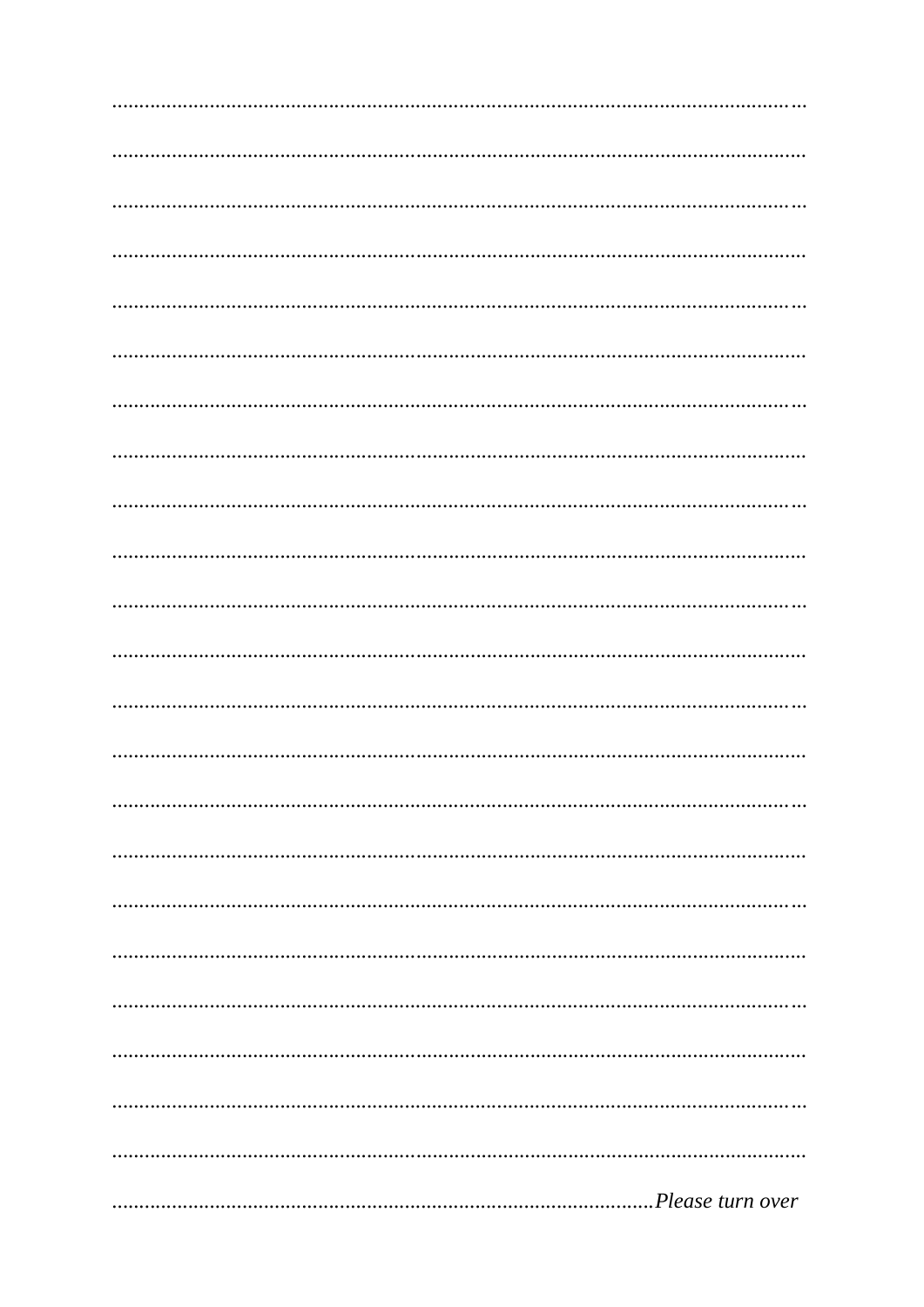#### **END OF SECTION B**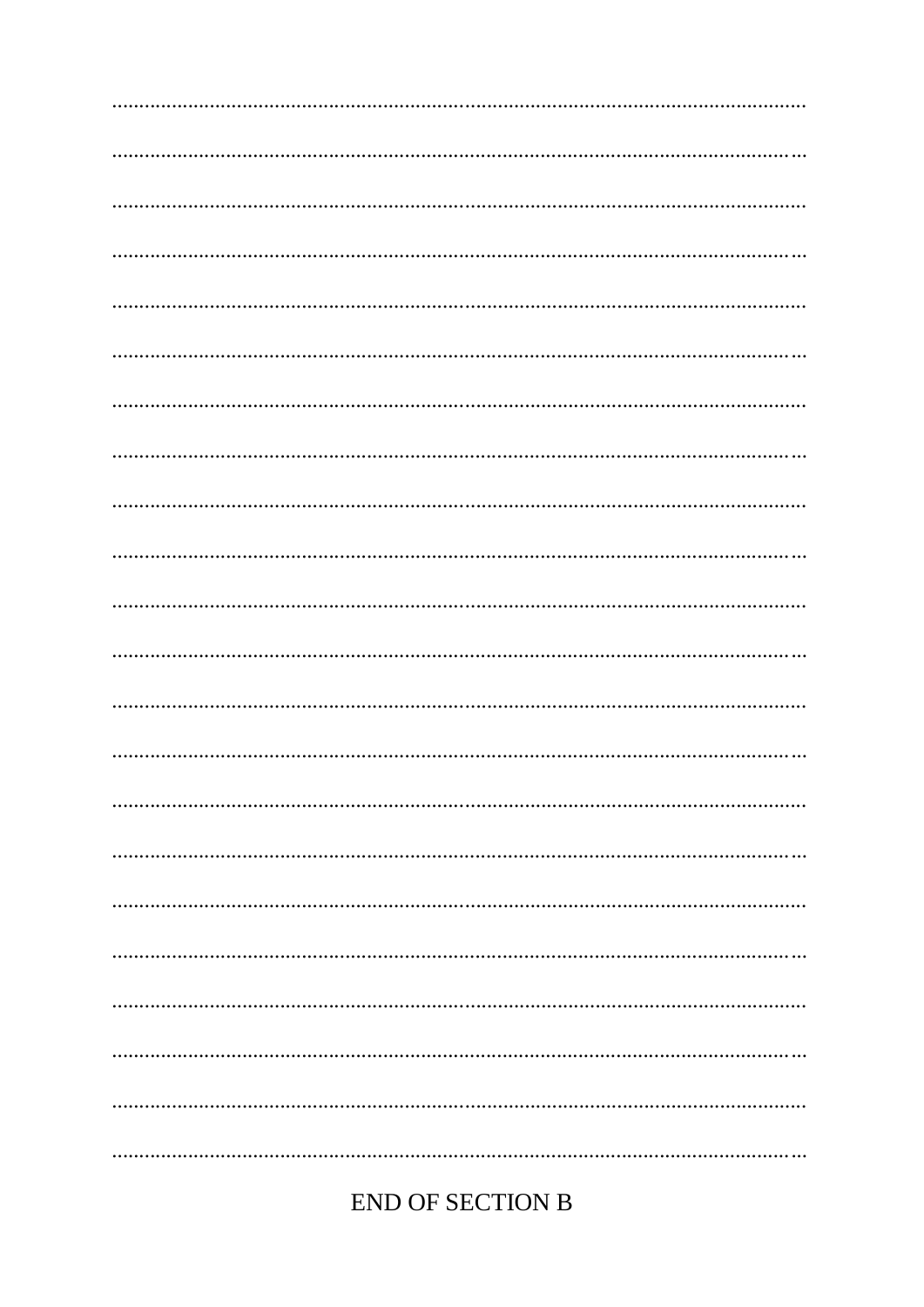### **SECTION C – Précis Exercise (30 marks) 15 minutes**

Read the passage carefully and then answer (a) and (b)

John disliked school for various reasons. He disliked getting up in the morning even in the holidays, and when the alarm went and he peeped from under the bed-clothes on a raw autumn morning, he hated the whole idea of an early start. He hated too putting on that dowdy uniform, with the absurd little cap perched on his fine, long hair. When he had entered the gates, he revolted against being told not to play football in the quadrangle, not to drop litter, not to chew, not to smoke. In the school assembly, he hated listening for hours to the headmaster's sermons and announcements, and to the exhortations to work harder or behave politely on the buses, or get his hair cut. He hated being bored by academic subjects like History or German, being forced to listen for long double periods to dull lessons, and then punished for yawning or for carving his name on the desk. On the rugby field he felt cold and confused, and he could not see why he should be forced to join in a game that he found brutal and dirty. Finally, he hated prefects who ordered him about, and put him in detention or gave him lines, and turned him out of the building during the lunch hours.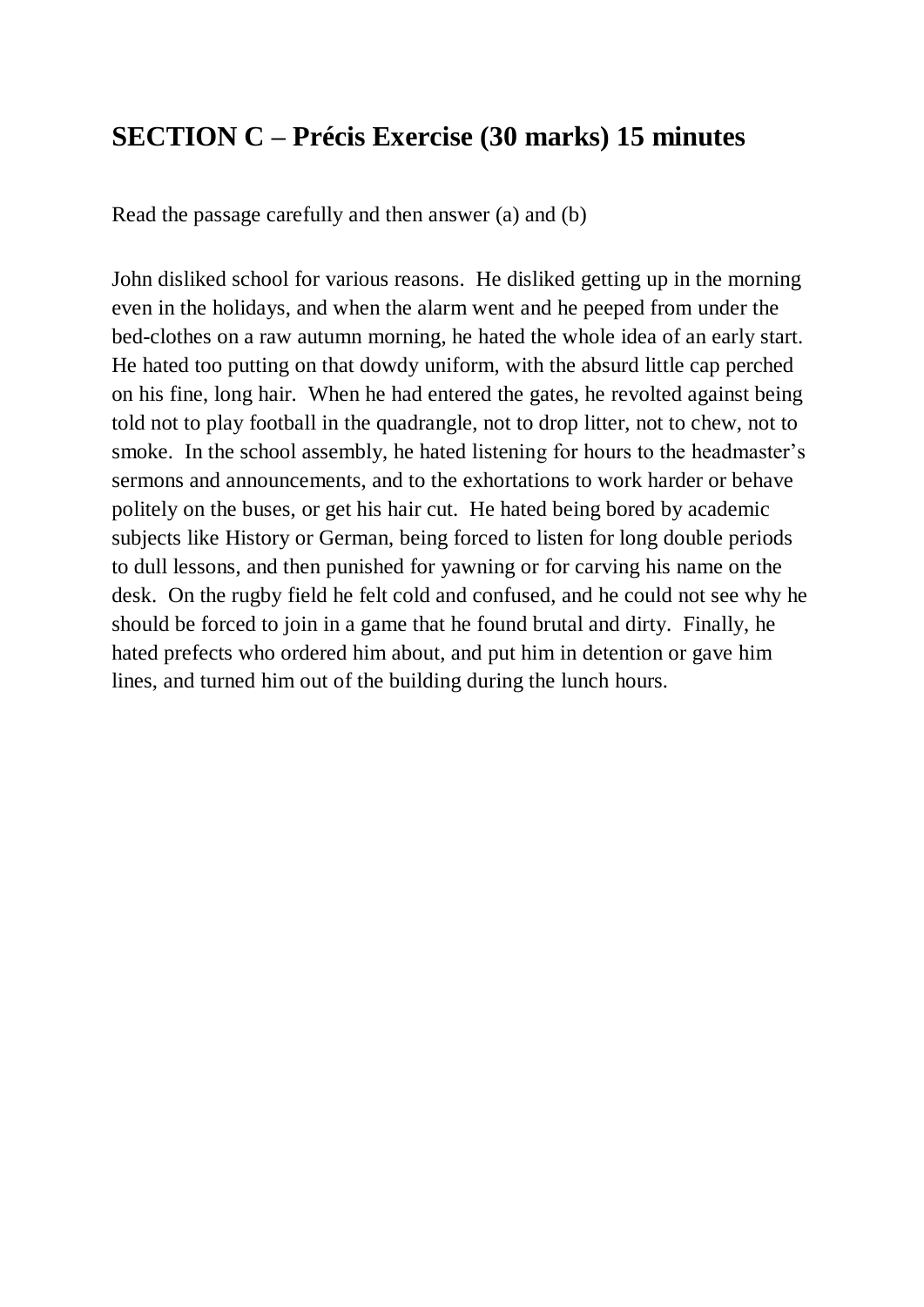Find and list seven main features of school life that John dislikes.  $(a)$ Write your answers using short notes. You do not need to use your own words.